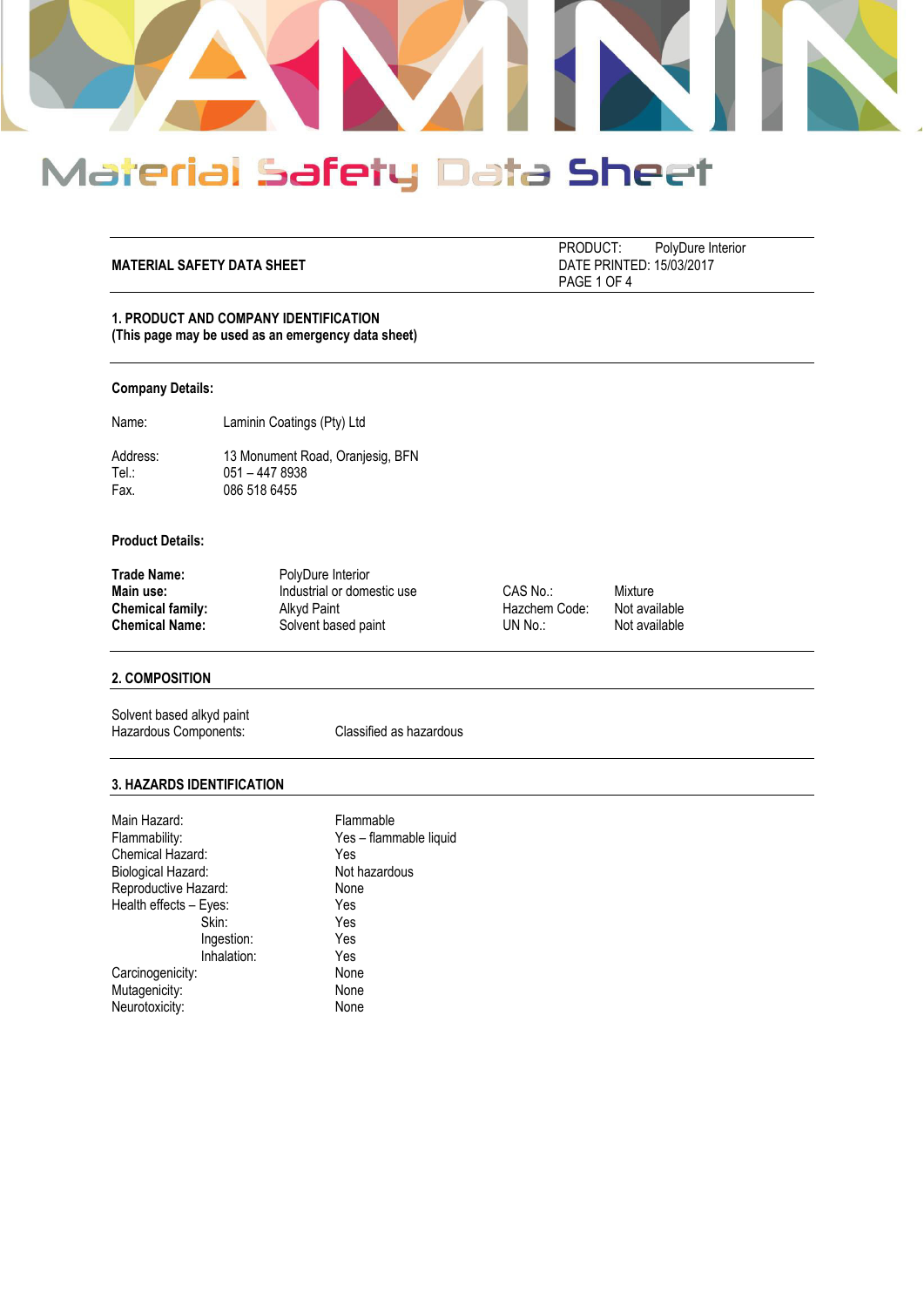

|                                   | PRODUCT:                 | PolvDure Interior |
|-----------------------------------|--------------------------|-------------------|
| <b>MATERIAL SAFETY DATA SHEET</b> | DATE PRINTED: 15/03/2017 |                   |
|                                   | PAGE 2 OF 4              |                   |

## **4. FIRST AID MEASURES**

| In contact with eyes:             | Wash with luke warm water for several minutes while holding eyelids open or until irritation<br>subsides and seek medical advice.                                                    |
|-----------------------------------|--------------------------------------------------------------------------------------------------------------------------------------------------------------------------------------|
| In contact with skin:             | Wash with white spirits before the solution dries and remove any contaminated clothing and wash<br>with large amounts of soap and water. If irritation persists seek medical advice. |
| If ingested:                      | May cause nausea. Do not induce vomiting. Drink as much water as possible<br>and seek medical advice immediately.                                                                    |
| If inhaled:<br>Other precautions: | Remove to well ventilated area. In severe cases seek medical advice.<br>Avoid prolonged contact with skin.                                                                           |

## **5. FIRE FIGHTING MEASURES**

|                  | Extinguishing media: Water, carbon dioxide or dry chemicals                                                                                                           |
|------------------|-----------------------------------------------------------------------------------------------------------------------------------------------------------------------|
| Special hazards: | This product is solvent based and is flammable. Dry resin will burn producing<br>carbon dioxide and sometimes oxides of nitrogen accompanied by dense black<br>smoke. |
|                  | Protective clothing: Protective clothing and a self-contained breathing apparatus                                                                                     |

### **6. ACCIDENTAL RELEASE MEASURES**

| Personal precautions:      | Protective gloves. Overalls and footwear. Respiratory equipment if in an enclosed area.<br>Eliminate all ignition sources |
|----------------------------|---------------------------------------------------------------------------------------------------------------------------|
| Environmental precautions: | Do not wash into drains unless leading to a suitable effluent process.                                                    |
| Small spills:              | Absorb with sand or rags before the paint is allowed to dry.                                                              |
| Large spills:              | Contain and pump into a receiving vessel for removal.                                                                     |
| Waste disposal:            | Check with Federal, Provincial and local Government regulations and                                                       |
| 7.11                       | requirements for disposal.                                                                                                |

## **7. HANDLING AN STORAGE**

| Suitable material: | Steel containers.                                                            |
|--------------------|------------------------------------------------------------------------------|
| Handling:          | Wear protective gloves, goggles, overalls and apron                          |
|                    | Observe good housekeeping practice.                                          |
|                    | Keep workplace well ventilated                                               |
| Storage:           | Store under cover at temperatures above freezing and out of direct sunlight. |
|                    | Containers should be properly sealed.                                        |
|                    | Open in ventilated surroundings as small levels of VOC may accumulate in top |
|                    | void of the containers.                                                      |
|                    | Stir before use! Keep out of reach of children.                              |

### **8. EXPOSURE CONTROL / PERSONAL PROTECTION**

| Occupational exposure limits:      | Not applicable                                                                                 |
|------------------------------------|------------------------------------------------------------------------------------------------|
| Engineering control measures:      | Use mechanical ventilation to reduce exposure.                                                 |
| Personal protection - respiratory: | Breathing apparatus if ventilation is not adequate                                             |
| Personal protection - eye:         | Safety goggles are recommended                                                                 |
| Personal protection - skin:        | Safety goggles, waterproof overalls and boots are recommended in cases of<br>severe splashing. |
| Other protection:                  | Do not eat drink or smoke when handling the product.                                           |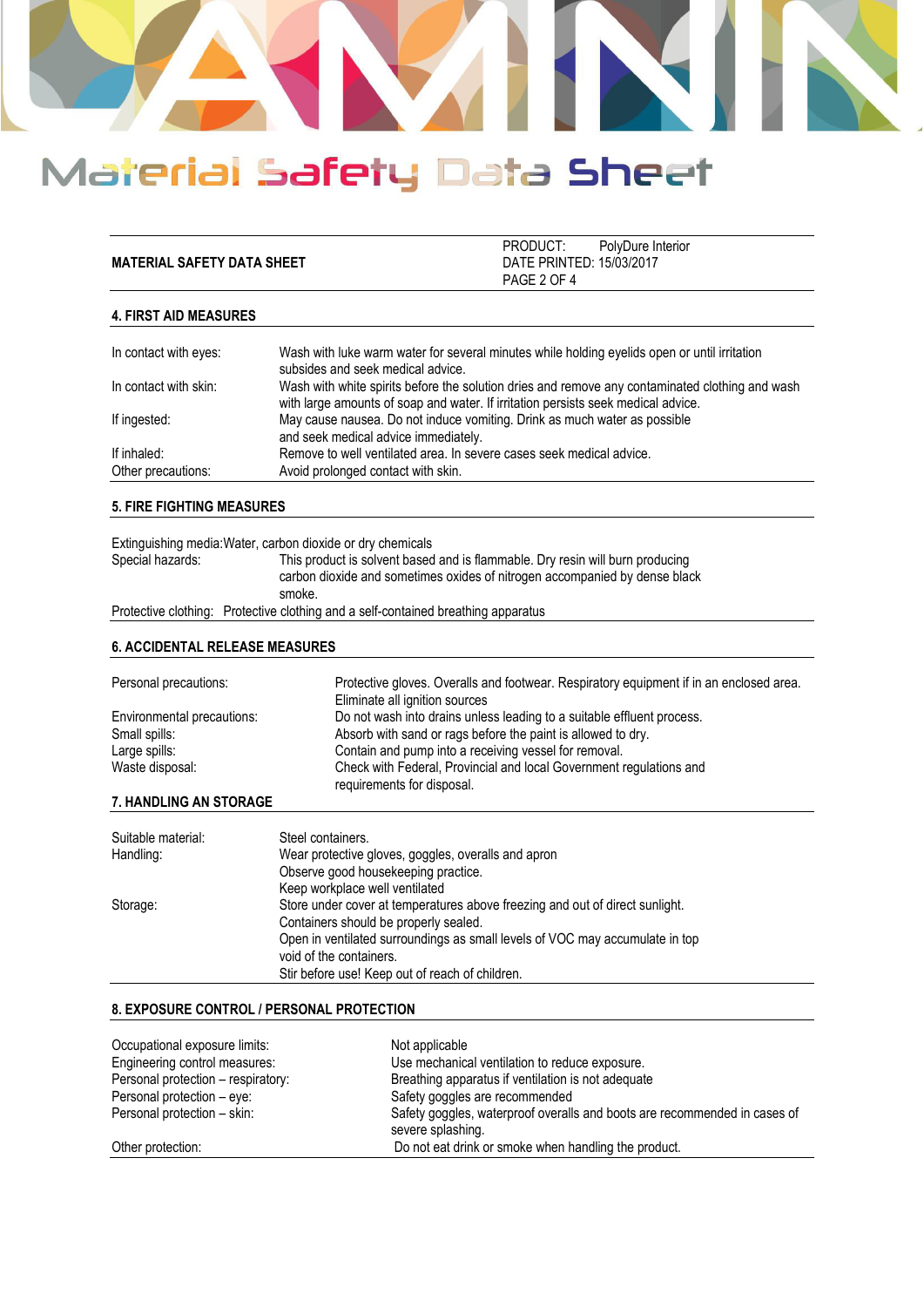

**MATERIAL SAFETY DATA SHEET** 

PRODUCT: PolyDure Interior<br>DATE PRINTED: 15/03/2017 PAGE 3 OF 4

## **9. PHYSICAL and CHEMICAL PROPERTIES**

| Liauid                                                               |
|----------------------------------------------------------------------|
| White / Coloured pourable liquid                                     |
| Characteristic                                                       |
| Not applicable                                                       |
| 100°C (as for Water)                                                 |
| Combustible                                                          |
| Not applicable                                                       |
| Heavier than air                                                     |
| $0.90 - 0.95$ (as supplied)                                          |
| Not soluble                                                          |
| Soluble in some alcohols, esters and aromatic and aliphatic solvents |
|                                                                      |

#### **10. STABILITY and REACTIVITY**

| Stability:                        | Stable under recommended conditions of storage.                     |
|-----------------------------------|---------------------------------------------------------------------|
| Incompatible materials:           | Not available                                                       |
| Conditions to void:               | Extremes temperatures in closed containers / sparks and open flames |
| Hazardous decomposition products: | None                                                                |
| Hazardous reactions:              | None / Will not occur                                               |

#### **11. TOXICOLOGICAL INFORMATION**

| Acute Toxicity:<br>Skin and eye contact:<br>Acute / Chronic Toxicity: | Long term experience of handling this class of product under industrial<br>conditions indicate the absence of chronic or acute effects.<br>Aliphatic Solvents: Has been known to cause Dermatitis or kidney damage.<br>It can also cause a headache or coordination problems.<br>White spirits has been known to cause Dermatitis, conjunctivitis, corneal damage, nausea,<br>vomiting, diarrhea, headache and dizziness. |
|-----------------------------------------------------------------------|---------------------------------------------------------------------------------------------------------------------------------------------------------------------------------------------------------------------------------------------------------------------------------------------------------------------------------------------------------------------------------------------------------------------------|
| Carcinogenicity:                                                      | None known                                                                                                                                                                                                                                                                                                                                                                                                                |
| Mutagenicity:                                                         | None known                                                                                                                                                                                                                                                                                                                                                                                                                |
| Neurotoxicity:                                                        | None known                                                                                                                                                                                                                                                                                                                                                                                                                |
| Reproductive hazards:                                                 | None known                                                                                                                                                                                                                                                                                                                                                                                                                |

#### **12. ECOLOGICAL INFORMATION**

| Aquatic toxicity – fish:    | high toxicity                          |
|-----------------------------|----------------------------------------|
| Aquatic toxicity – daphnia: | none known                             |
| Aquatic toxicity – algae:   | none known                             |
| Biodegradability:           | The base polymer is slowly biodegraded |

## **13. DISPOSAL CONSIDERATIONS**

Disposal of product and packaging should always comply with local and national regulations.

Recover liquid with absorbent material. Disposal methods: Waste product should not be discharged directly into drains or waterways without treatment. Waste water containing product should be treated in a separation and biological treatment plant. Disposal of packaging: Containers may be cleaned and returned to the supplier for re-use.